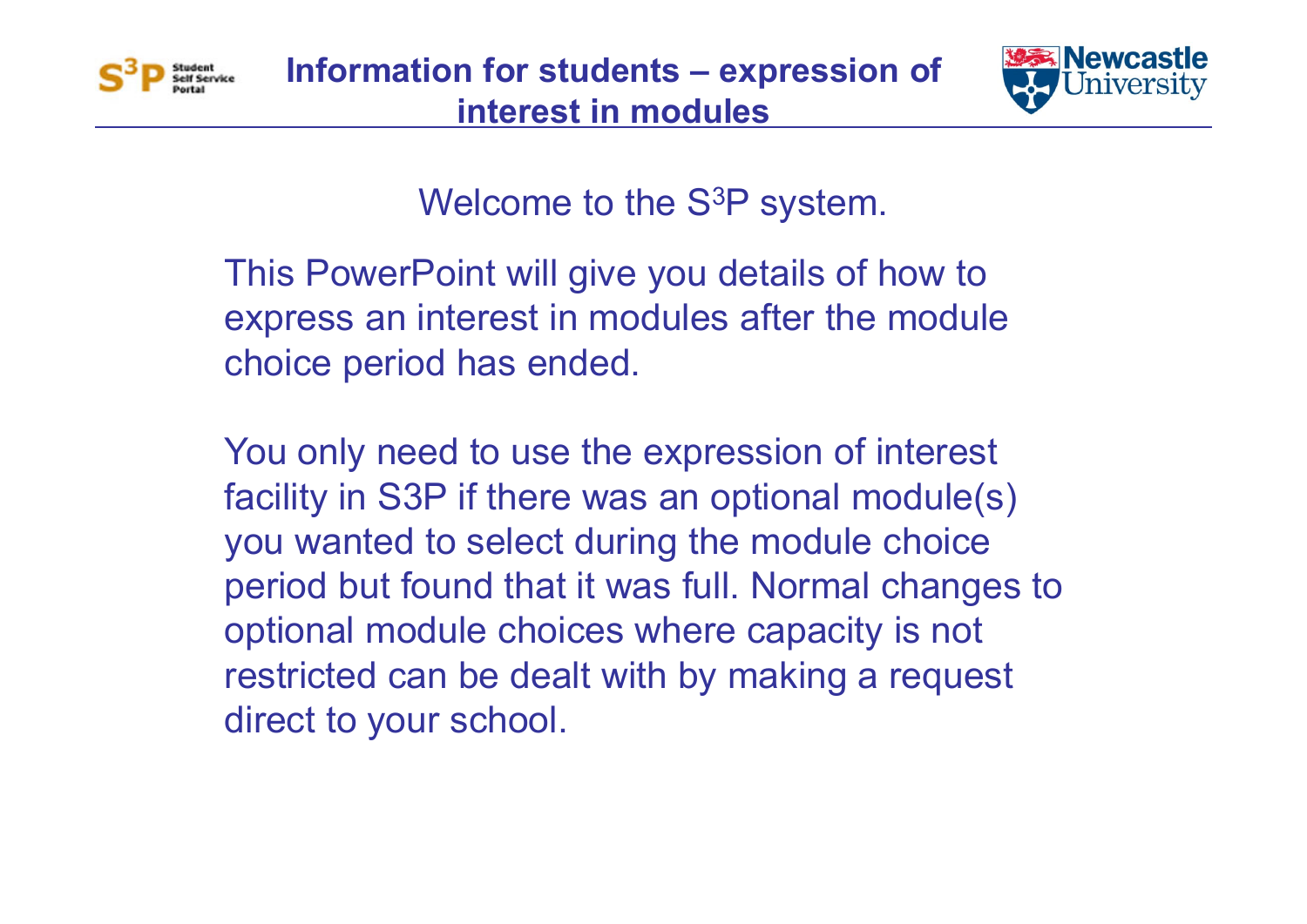



 $GO$ 

Contacts | Directory | Site Map | Maps and Directions | About Us | Accessibility

Login to the system by entering your ID and password.

Please note that although the user id is the same as your normal University id e.g. A1234567 the password may be different. The first time you used S3P you would have been asked to create a password which would have then been confirmed to you via email.

If you have forgotten your password please click on the 'Having trouble logging in?' link to reset it.

#### Newcastle iversitv

#### **Welcome to Newcastle University's Student Self Service**

Welcome to Newcastle University's Student Self Service Portal (S3P).

The S3P system enables you to register on your programme of study and keep your details up to date. You can also pay fees online and produce standard documents to confirm your status. Unless you are a final stage student, you can also use this system to confirm your module choice for the next academic year I the module pre-registration process begins at Easter.

You can use this system

- a. if you are a current student, OR
- b. if you are a new student that has accepted an unconditional offer of a place to study at Newcastle.

If you are eligible to use this system, you will have been sent an email advising of your login and password. Please enter these in order to login to the portal.

If you wish to see some screen shots of this system and read general help about how it works, click here http://www.nd.ac.uk/studentprogress/student-self-service-help.html.

If you do not have a user ID and password for this system, report to your school / Graduate School for more information.

|        | *User ID:  |  |  |
|--------|------------|--|--|
|        | *Password: |  |  |
| $-0.9$ |            |  |  |



...Search Keywords



Having trouble logging in?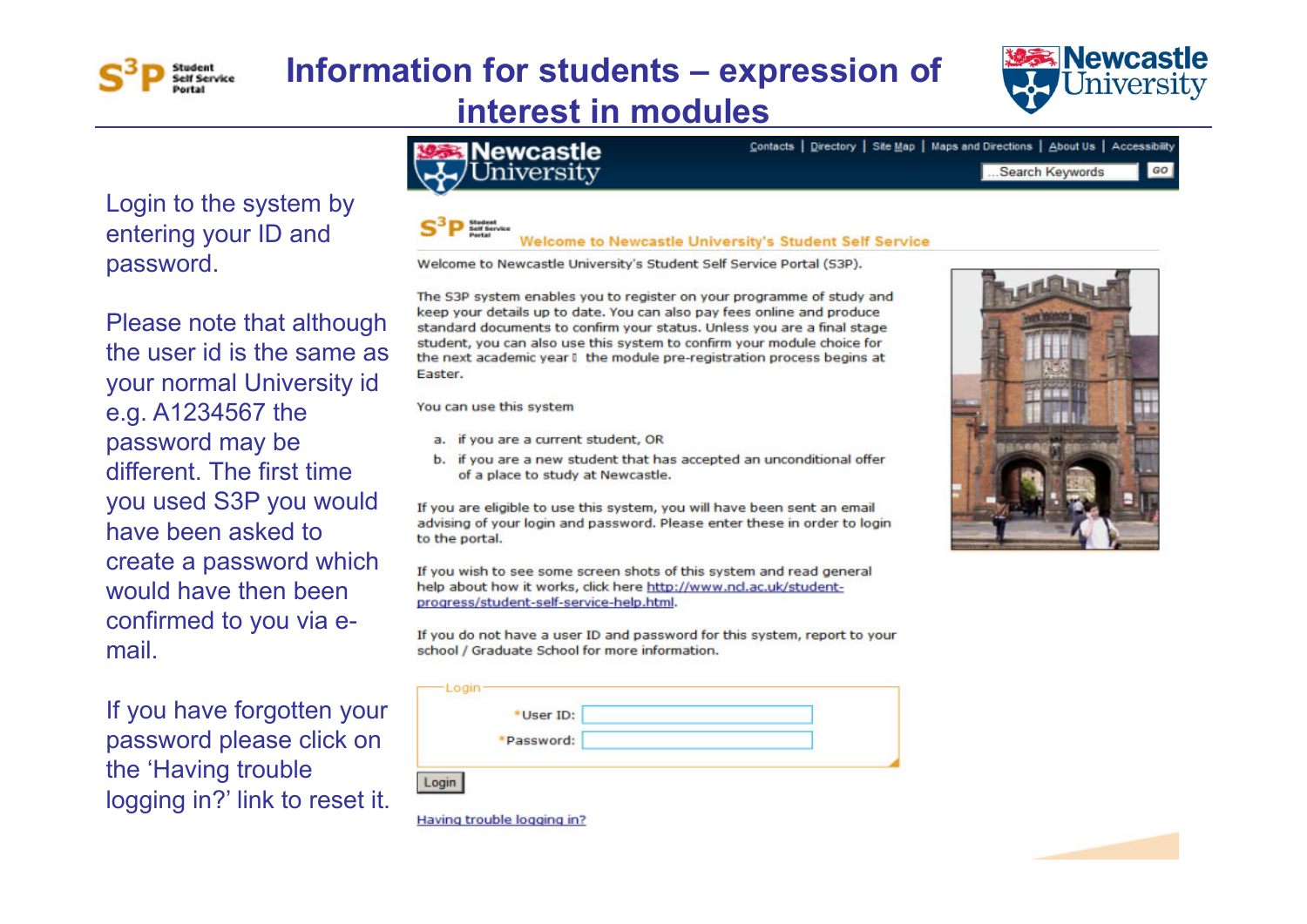



When you log into S3P from 13 May 2022 onwards you will be taken to the normal registration status screen as shown here.

There is a link on the right hand side called 'Expression of interest'. Click on this link.

The Expression of Interest facility will be available until 5 p.m. on Friday 20 May 2022.

|                                                                                                                           | <b>Newcastle</b>                                                                                                                                                                                                                                                                                                                                                                                                                                                                                                                                                                                         | Contacts   Site Map   Maps and Directions   About Us   Accessibility                                                                  |  |  |  |
|---------------------------------------------------------------------------------------------------------------------------|----------------------------------------------------------------------------------------------------------------------------------------------------------------------------------------------------------------------------------------------------------------------------------------------------------------------------------------------------------------------------------------------------------------------------------------------------------------------------------------------------------------------------------------------------------------------------------------------------------|---------------------------------------------------------------------------------------------------------------------------------------|--|--|--|
|                                                                                                                           | niversity                                                                                                                                                                                                                                                                                                                                                                                                                                                                                                                                                                                                | GO<br>Search Keywords                                                                                                                 |  |  |  |
| Student<br>elf Service                                                                                                    | <b>Student Self Service - Registration Status</b><br>Status   Student Data 1   Student Data 2   Programme   Modules   Finance   Documents   Help   Logout                                                                                                                                                                                                                                                                                                                                                                                                                                                | Student No.                                                                                                                           |  |  |  |
|                                                                                                                           | You have completed the registration process for the current academic year.<br>However you can use this system to keep your address and other details up to<br>date. You can also use the system to generate some documentation that you<br>may need to confirm your student status. Unless you are a final stage student,<br>you can also use this system to confirm your module choice for the next academic<br>year - the module pre-registration process begins after the Easter vacation each<br>year, further information will be sent to you nearer the time.<br>Your current Registration Status: | <b>New</b><br><b>Expression of</b><br>о<br>Interest<br><b>Links</b><br><b>D</b> University<br>Regulations<br><b>D</b> University home |  |  |  |
|                                                                                                                           | You have accepted the Terms & Conditions for registration.                                                                                                                                                                                                                                                                                                                                                                                                                                                                                                                                               | page for students                                                                                                                     |  |  |  |
|                                                                                                                           | Confirm 'Student Data 1' details are correct.                                                                                                                                                                                                                                                                                                                                                                                                                                                                                                                                                            |                                                                                                                                       |  |  |  |
| ✔                                                                                                                         | Confirm 'Student Data 2' details are correct.                                                                                                                                                                                                                                                                                                                                                                                                                                                                                                                                                            |                                                                                                                                       |  |  |  |
| ✔                                                                                                                         | Confirm Programme details are correct.                                                                                                                                                                                                                                                                                                                                                                                                                                                                                                                                                                   |                                                                                                                                       |  |  |  |
| $\checkmark$                                                                                                              | Financial details.                                                                                                                                                                                                                                                                                                                                                                                                                                                                                                                                                                                       |                                                                                                                                       |  |  |  |
|                                                                                                                           |                                                                                                                                                                                                                                                                                                                                                                                                                                                                                                                                                                                                          |                                                                                                                                       |  |  |  |
| Undergraduate   Postgraduate   Research   Business   International<br>Contact   Site Map   Maps and Directions   About Us |                                                                                                                                                                                                                                                                                                                                                                                                                                                                                                                                                                                                          |                                                                                                                                       |  |  |  |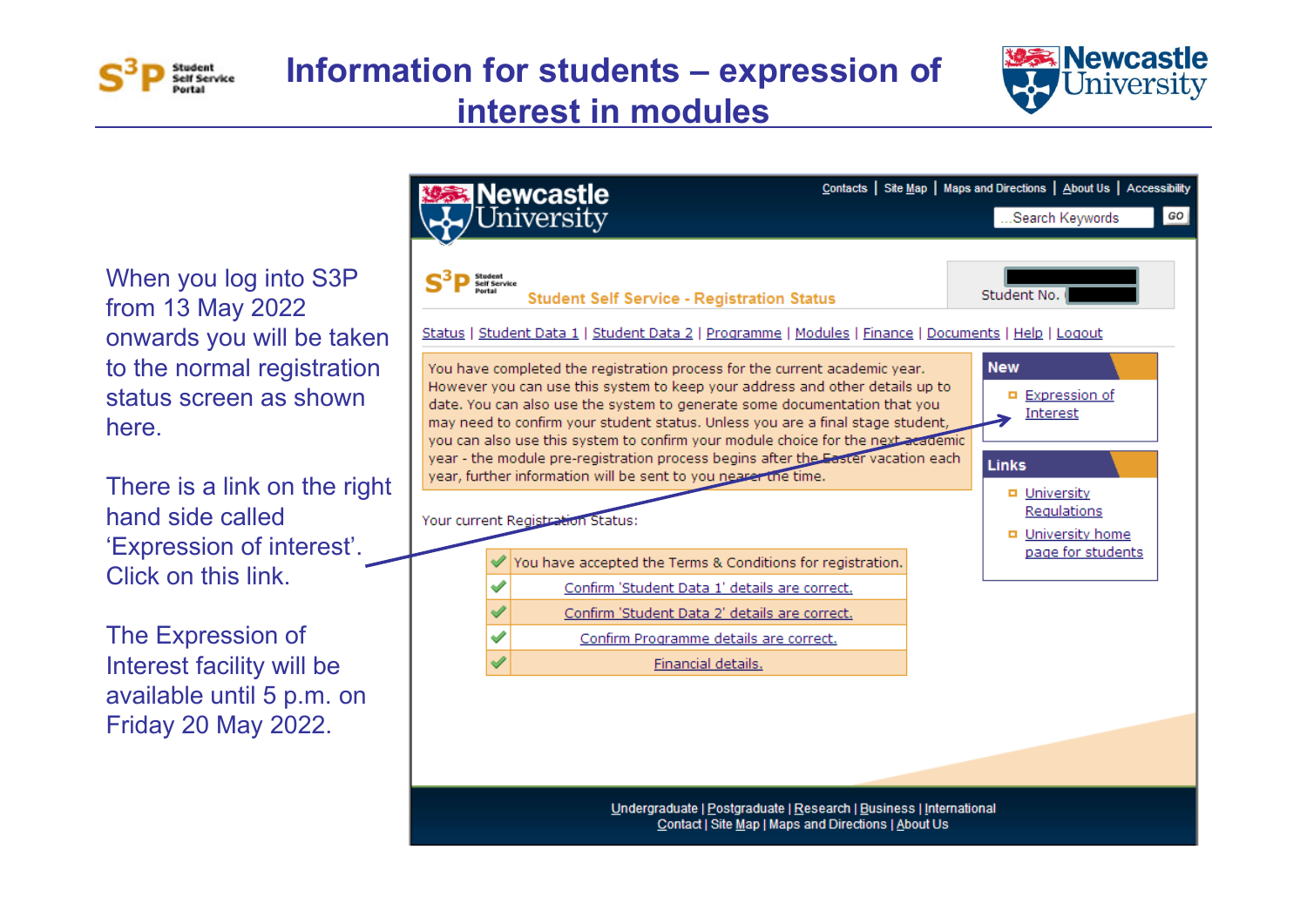



120

#### Clicking on the link will take you to a screen that looks like this.

The modules that you chose and submitted during the module choice period will be listed.

Click on the 'Add expression of interest' button.

#### Contacts | Site Map | Maps and Directions | About Us | Accessibility **Newcastle** Jniversity .Search Keywords GO  $S^3$   $P$  Student<br>P Self Service Student No. **Student Self Service - Expression of Interest** Status | Student Data 1 | Student Data 2 | Programme | Modules | Finance | Documents | Help | Logout IMPORTANT: 'Expressing an Interest' in these modules will NOT quarantee a place on the modules should one become available. This screen is not a waiting list. **Submitted Module Selection** Code **Description Status Type Semester 1 Semester 2 CHN2004** Studying Contemporary Chinese Society Awaiting Approval Free Search  $\overline{0}$ 20 GER2005 Awaiting Approval Free Search 20  $\overline{0}$ Metamorphosis in German Literature GER2007 Dangerous Knwldge in Mod. German Culture Awaiting Approval Free Search  $\mathbf{0}$ 20 GER2009 **Dynamics of Desire** Awaiting Approval Free Search  $\Omega$ 20 **Introduction to Medieval Studies** Awaiting Approval Free Search GER2038 10 10 Intermediate Dutch GER4004 Awaiting Approval Free Search 10  $10$ Totals: 60 60

I would like to express an interest in the following modules:

Add expression of interest

Undergraduate | Postgraduate | Research | Business | International Contact | Site Map | Maps and Directions | About Us

**Grand Total:**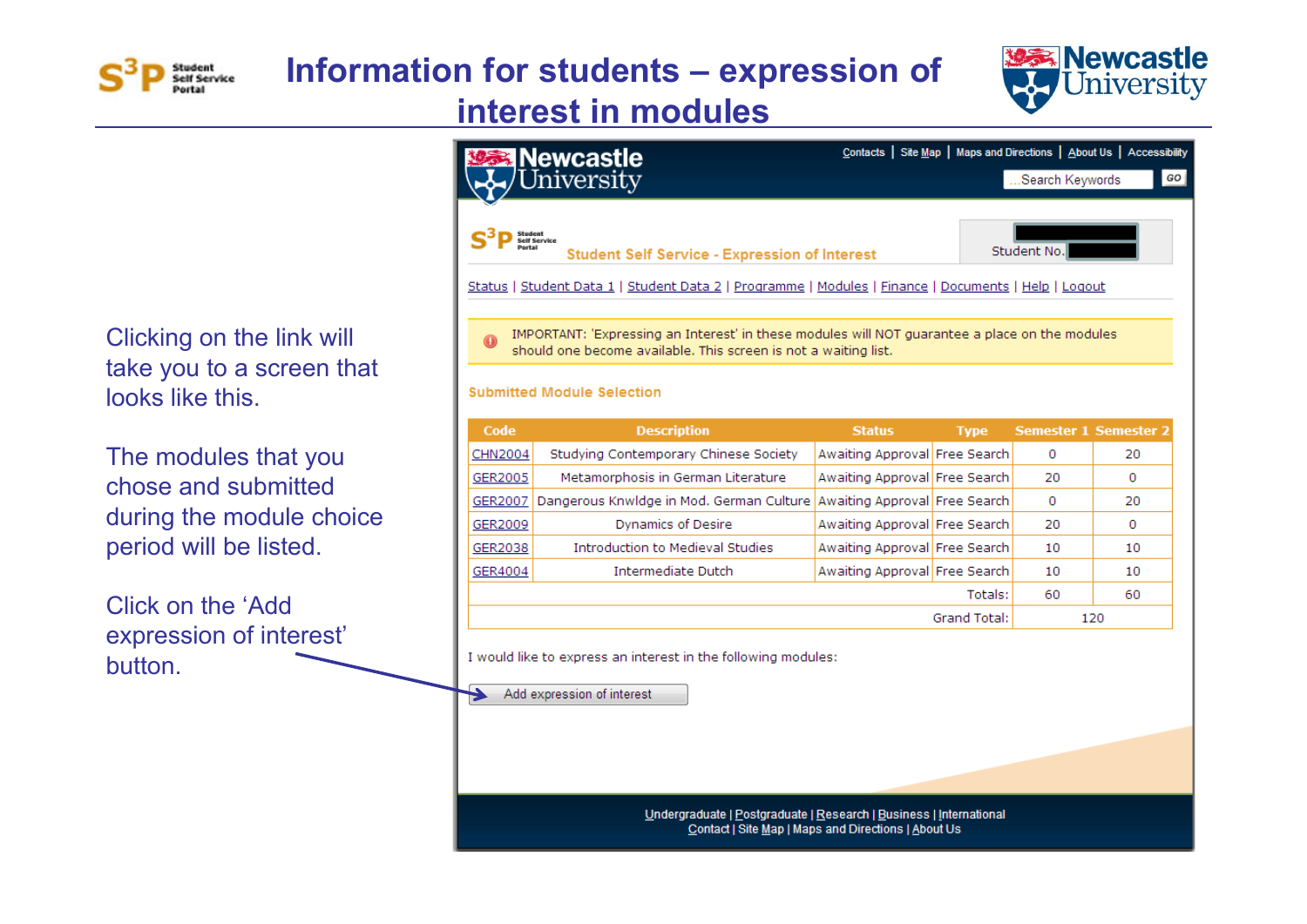



| <b>Newcastle</b>                                                                                                            |                                                                                                                           | Contacts   Site Map   Maps and Directions   About Us   Accessibility |
|-----------------------------------------------------------------------------------------------------------------------------|---------------------------------------------------------------------------------------------------------------------------|----------------------------------------------------------------------|
| University                                                                                                                  |                                                                                                                           | GO<br>Search Keywords                                                |
| Student<br>Self Service                                                                                                     | <b>Student Self Service - Expression of Interest</b>                                                                      | Student No.                                                          |
|                                                                                                                             | Status   Student Data 1   Student Data 2   Programme   Modules   Finance   Documents   Help   Logout                      |                                                                      |
| Step 1 of 2 - Find the module you are interested in<br>search and brings you up a list of modules that match your criteria. | Type a code OR some text. You can type a number of letters or words in either field - the system then does a              |                                                                      |
| Module Description:<br>Module Code:                                                                                         |                                                                                                                           |                                                                      |
| Search<br>Cancel                                                                                                            |                                                                                                                           |                                                                      |
|                                                                                                                             | Undergraduate   Postgraduate   Research   Business   International<br>Contact   Site Map   Maps and Directions   About Us |                                                                      |

Clicking on the button take you to a screen th looks like this.

You can enter a modul code or part of the cod or text and then press search button.  $\qquad$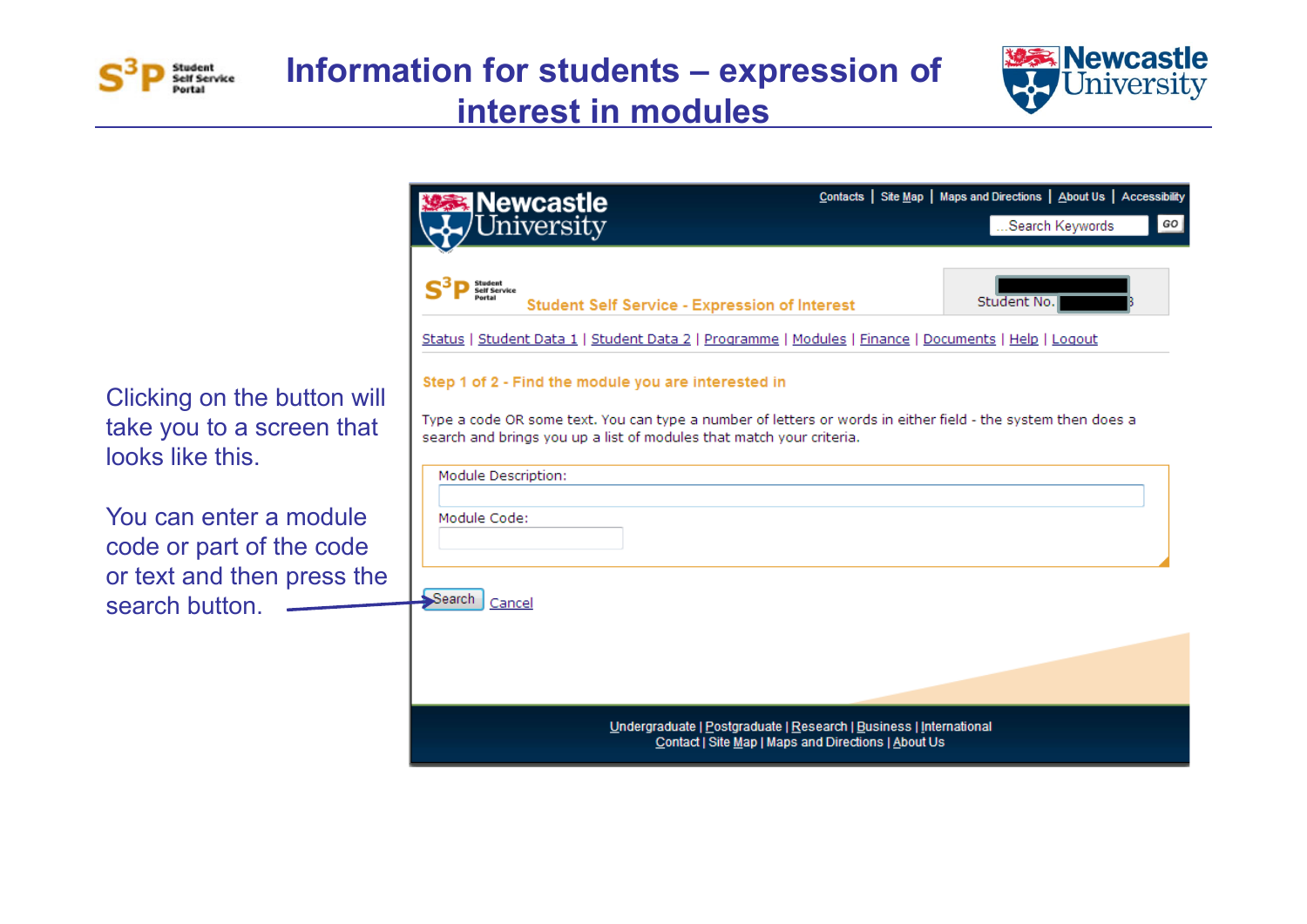



Pressing the search button will produce a list of modules that match your search criteria.

Choose the module that you are interested in by pressing the select button alongside that module.

|                                                                                                                                                                                      | ewcastle                                                                                             |             |                   | Search Keywords          | Contacts   Site Map   Maps and Directions   About Us   Accessibility<br>GO |  |  |
|--------------------------------------------------------------------------------------------------------------------------------------------------------------------------------------|------------------------------------------------------------------------------------------------------|-------------|-------------------|--------------------------|----------------------------------------------------------------------------|--|--|
|                                                                                                                                                                                      |                                                                                                      |             |                   |                          |                                                                            |  |  |
|                                                                                                                                                                                      | Student<br>Self Service<br><b>Student Self Service - Expression of Interest</b>                      |             |                   | Student No.              |                                                                            |  |  |
|                                                                                                                                                                                      | Status   Student Data 1   Student Data 2   Programme   Modules   Finance   Documents   Help   Logout |             |                   |                          |                                                                            |  |  |
| Step 1 of 2 - Find the module you are interested in                                                                                                                                  |                                                                                                      |             |                   |                          |                                                                            |  |  |
| Type a code OR some text. You can type a number of letters or words in either field - the system then does a<br>search and brings you up a list of modules that match your criteria. |                                                                                                      |             |                   |                          |                                                                            |  |  |
| <b>HIS2</b>                                                                                                                                                                          | Module Description:                                                                                  |             |                   |                          |                                                                            |  |  |
| Module Code:                                                                                                                                                                         |                                                                                                      |             |                   |                          |                                                                            |  |  |
| Search                                                                                                                                                                               | Cancel                                                                                               |             |                   |                          |                                                                            |  |  |
|                                                                                                                                                                                      | Module Type:<br>Compulsory<br>Capped                                                                 | Optional    |                   | Full A has Prerequisites |                                                                            |  |  |
| Code                                                                                                                                                                                 | <b>Description</b>                                                                                   | <b>Type</b> | <b>Semester 1</b> | <b>Semester 2</b>        | <b>Select</b>                                                              |  |  |
| UIS2014                                                                                                                                                                              | Japan since 1868                                                                                     | Capped      | $\Omega$          | 20                       | Select                                                                     |  |  |
| HIS2031                                                                                                                                                                              | Between Revolutions: Britain 1688-1789                                                               | Capped      | $\Omega$          | 30                       | Select                                                                     |  |  |
| HIS2037                                                                                                                                                                              | Progress & Plenty? Brit His 1815-1918                                                                | Capped      | 0                 | 20                       | Select                                                                     |  |  |
| HIS2043                                                                                                                                                                              | The Vikings and Their World                                                                          | Capped      | 20                | $\Omega$                 | Select                                                                     |  |  |
| HIS2047                                                                                                                                                                              | Twentieth-century Cuba                                                                               | Capped      | 0                 | 20                       | Select                                                                     |  |  |
| <b>HIS2050</b>                                                                                                                                                                       | The European Enlightenment, 1700-1789                                                                | Capped      | $\Omega$          |                          | Select                                                                     |  |  |
| HIS2084                                                                                                                                                                              | Europe's reformations                                                                                | Capped      | 20                | $\circ$                  | Select                                                                     |  |  |
| <b>HIS2086</b>                                                                                                                                                                       | 20th Century France 1914-95                                                                          | Capped      | $\circ$           | 30                       | Select                                                                     |  |  |
|                                                                                                                                                                                      |                                                                                                      |             |                   |                          |                                                                            |  |  |

Undergraduate | Postgraduate | Research | Business | International Contact | Site Map | Maps and Directions | About Us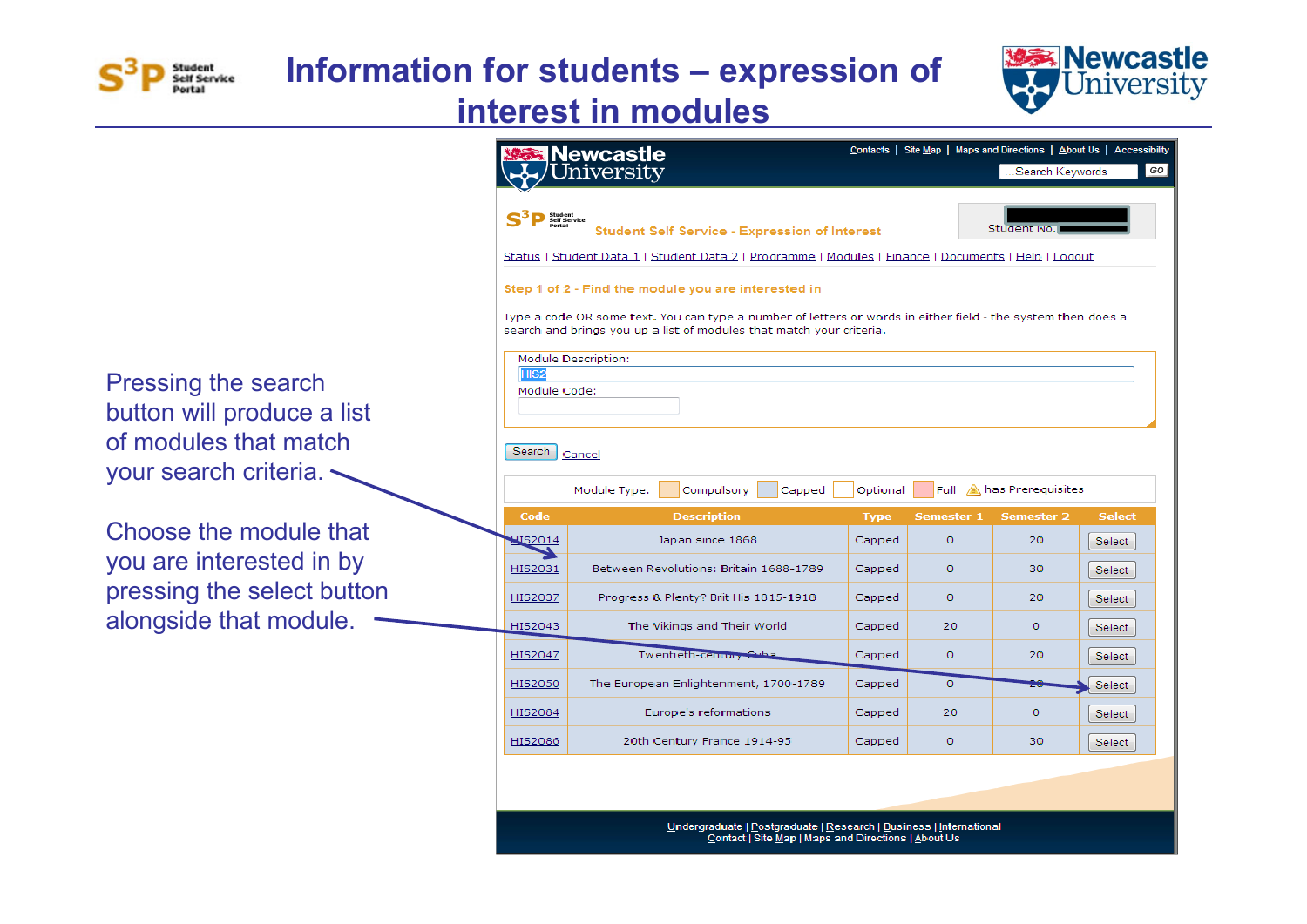



When you press select you will be taken to a screen that looks like this.

You must now indicate which of your optional modules you are prepared to drop by selecting one of them via the radio button alongside the module.

Once you have done this press the 'Select' button.

| lewcastle                                                                                                                                                                                         | Contacts   Site Map   Maps and Directions   About Us   Accessibility |
|---------------------------------------------------------------------------------------------------------------------------------------------------------------------------------------------------|----------------------------------------------------------------------|
| versity                                                                                                                                                                                           | GO<br>Search Keywords                                                |
| Student<br>Self Service<br>Portal<br><b>Student Self Service - Expression of Interest</b><br>Status   Student Data 1   Student Data 2   Programme   Modules   Finance   Documents   Help   Logout | Student No.                                                          |
| Step 2 of 2 - Select the optional module you would like to replace                                                                                                                                |                                                                      |
| You would like to express an interest in HIS2050 - The European Enlightenment, 1700-1789 (Change)                                                                                                 |                                                                      |
| Please select the optional module you would like to replace:                                                                                                                                      |                                                                      |
| Any optional module                                                                                                                                                                               |                                                                      |
| GER4004 - Intermediate Dutch                                                                                                                                                                      |                                                                      |
| GER2038 - Introduction to Medieval Studies                                                                                                                                                        |                                                                      |
| GER2005 - Metamorphosis in German Literature                                                                                                                                                      |                                                                      |
| GER2009 - Dynamics of Desire                                                                                                                                                                      |                                                                      |
| GER2007 - Dangerous Knwldge in Mod. German Culture                                                                                                                                                |                                                                      |
| CHN2004 - Studying Contemporary Chinese Society<br>⊙                                                                                                                                              |                                                                      |
| Select<br>Cancel                                                                                                                                                                                  |                                                                      |
|                                                                                                                                                                                                   |                                                                      |
| Undergraduate   Postgraduate   Research   Business   International<br>Contact   Site Map   Maps and Directions   About Us                                                                         |                                                                      |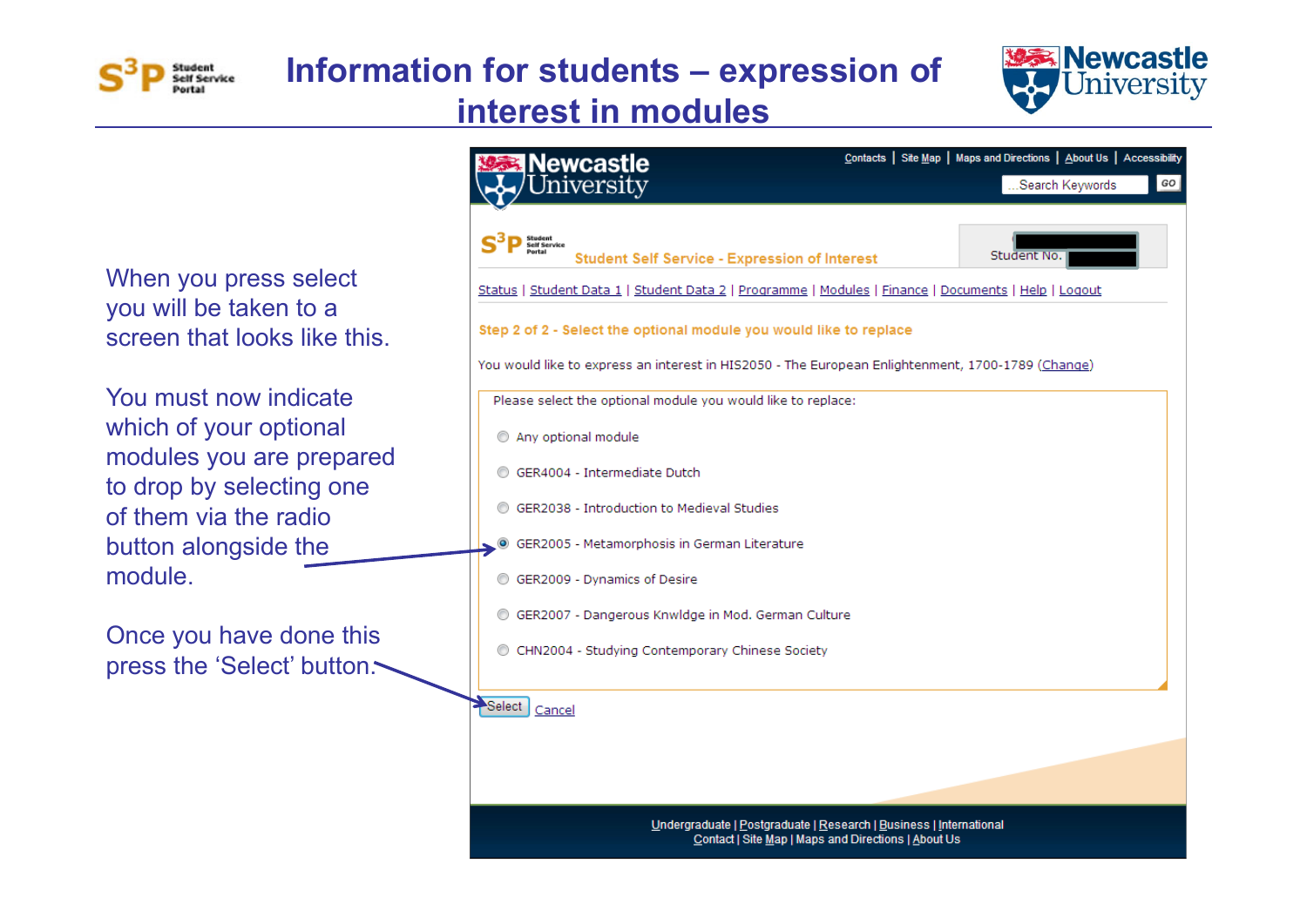

# **Information for students – expression of**



When you press select you will be taken back to this screen.

The module that you wish to express an interest in is now listed under your existing module choices.

You can now repeat the process to express interest in another module by pressing the 'Add expression of interest' button again.

You can express an interest in up to 4 modules.

Once you are ready press the 'Submit' button.

Please note that once you have done this you will not be able to make any further changes.

#### **interest in modules**

|                                                                                                                                                                  | should one become available. This screen is not a waiting list.<br><b>Submitted Module Selection</b> |                                       |                         |                              |           |
|------------------------------------------------------------------------------------------------------------------------------------------------------------------|------------------------------------------------------------------------------------------------------|---------------------------------------|-------------------------|------------------------------|-----------|
| Code                                                                                                                                                             | <b>Description</b>                                                                                   | <b>Status</b>                         | <b>Type</b>             | <b>Semester 1 Semester 2</b> |           |
| <b>CHN2004</b>                                                                                                                                                   | Studying Contemporary Chinese Society                                                                | Awaiting Approval Free Search         |                         | 0                            | 20        |
| GER2005                                                                                                                                                          | Metamorphosis in German Literature                                                                   | Awaiting Approval Free Search         |                         | 20                           | o         |
| GER2007                                                                                                                                                          | Dangerous Knwldge in Mod. German Culture                                                             | Awaiting Approval Free Search         |                         | 0                            | 20        |
| GER2009                                                                                                                                                          | Dynamics of Desire                                                                                   | Awaiting Approval Free Search         |                         | 20                           | 0         |
| GER2038                                                                                                                                                          | <b>Introduction to Medieval Studies</b>                                                              | Awaiting Approval Free Search         |                         | 10                           | 10        |
| GER4004                                                                                                                                                          | <b>Intermediate Dutch</b>                                                                            | Awaiting Approval Free Search         |                         | 10                           | 10        |
|                                                                                                                                                                  |                                                                                                      |                                       | Totals:<br>Grand Total: | 60                           | 60<br>120 |
| urrent Module                                                                                                                                                    | I would like to express an interest in the following modules:                                        | <b>Replacement Module</b>             |                         |                              |           |
| 1                                                                                                                                                                | ER2005 - Metamorphosis in German Literature                                                          | HIS2043 - The Vikings and Their World |                         |                              | ã         |
| Add expression of interest<br>Please ensure you check the above selection before submitting. Once submitted you must contact your school to<br>make any changes. |                                                                                                      |                                       |                         |                              |           |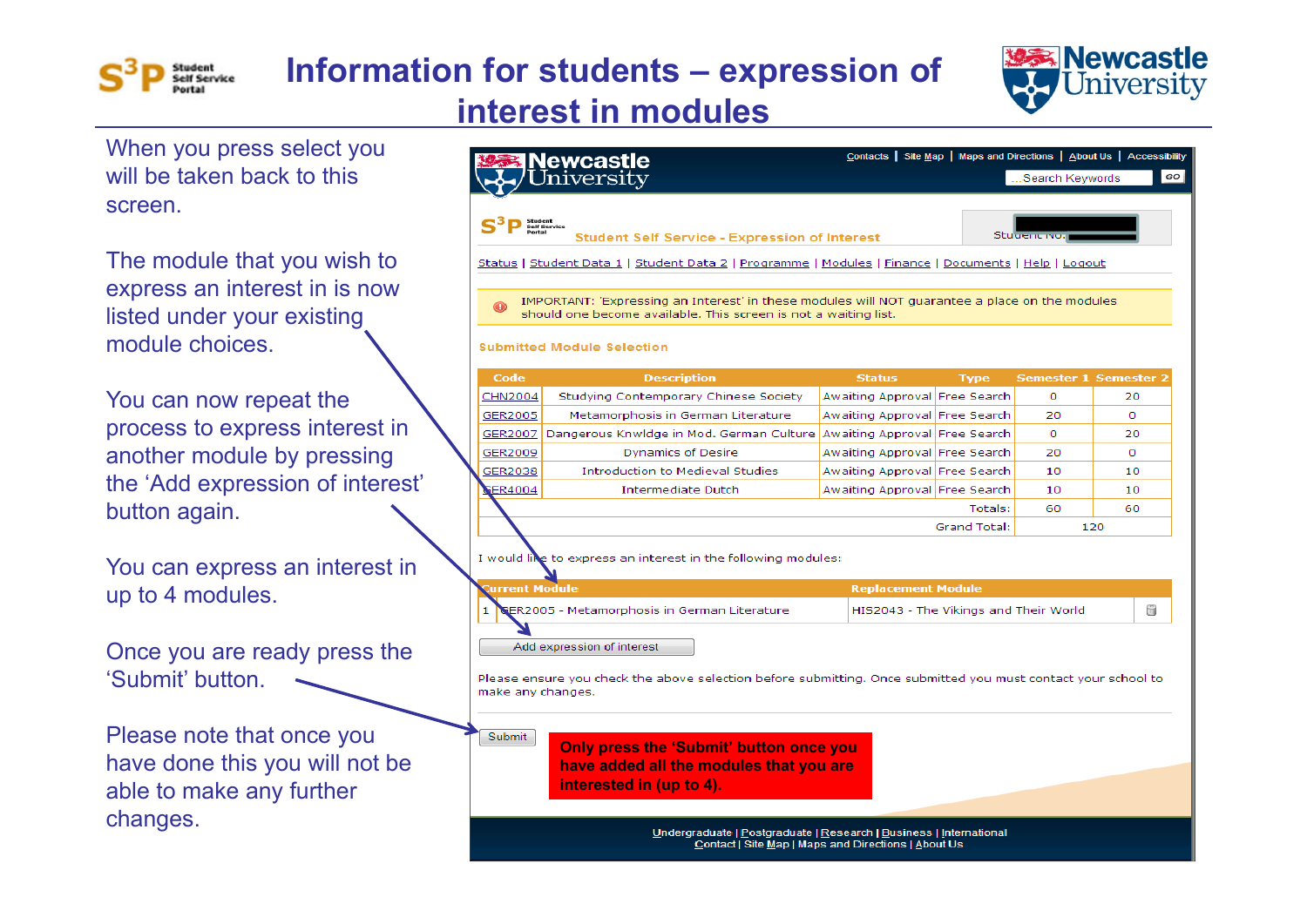



Once you have pressed submit the screen will look like this. You can't make any further changes via S3P.

If you do need to make a change you must contact your school.

| <b>Newcastle</b><br>Jniversity                                                                           |                                                                                                             |                               |             | Search Keywords              | Contacts   Site Map   Maps and Directions   About Us   Accessibility<br>GO |
|----------------------------------------------------------------------------------------------------------|-------------------------------------------------------------------------------------------------------------|-------------------------------|-------------|------------------------------|----------------------------------------------------------------------------|
|                                                                                                          |                                                                                                             |                               |             |                              |                                                                            |
| Student<br>Self Service<br>Portal<br>Student No.<br><b>Student Self Service - Expression of Interest</b> |                                                                                                             |                               |             |                              |                                                                            |
|                                                                                                          | <u>Status   Student Data 1   Student Data 2   Programme   Modules   Finance   Documents   Help   Logout</u> |                               |             |                              |                                                                            |
| <b>Submitted Module Selection</b>                                                                        |                                                                                                             |                               |             |                              |                                                                            |
| Code                                                                                                     | <b>Description</b>                                                                                          | <b>Status</b>                 | <b>Type</b> | <b>Semester 1 Semester 2</b> |                                                                            |
| CHN2004                                                                                                  | Studying Contemporary Chinese Society                                                                       | Awaiting Approval Free Search |             | $\Omega$                     | 20                                                                         |
| GER2005                                                                                                  | Metamorphosis in German Literature                                                                          | Awaiting Approval Free Search |             | 20                           | 0                                                                          |
| GER2007                                                                                                  | Dangerous Knwldge in Mod. German Culture                                                                    | Awaiting Approval Free Search |             | $\Omega$                     | 20                                                                         |
| GER2009                                                                                                  | <b>Dynamics of Desire</b>                                                                                   | Awaiting Approval Free Search |             | 20                           | 0                                                                          |
| GER2038                                                                                                  | <b>Introduction to Medieval Studies</b>                                                                     | Awaiting Approval Free Search |             | 10                           | 10                                                                         |
| GER4004                                                                                                  | Intermediate Dutch                                                                                          | Awaiting Approval Free Search |             | 10                           | 10                                                                         |
|                                                                                                          | Totals:                                                                                                     |                               |             |                              | 60                                                                         |
| Grand Total:                                                                                             |                                                                                                             |                               |             |                              | 120                                                                        |
| You have expressed an interest in the following modules:                                                 |                                                                                                             |                               |             |                              |                                                                            |

| <b>Current Module</b>                                                                                                     | <b>Replacement Module</b>             |  |  |  |
|---------------------------------------------------------------------------------------------------------------------------|---------------------------------------|--|--|--|
| GER2005 - Metamorphosis in German Literature                                                                              | HIS2043 - The Vikings and Their World |  |  |  |
| You must contact your school to make any changes.                                                                         |                                       |  |  |  |
| Undergraduate   Postgraduate   Research   Business   International<br>Contact   Site Map   Maps and Directions   About Us |                                       |  |  |  |